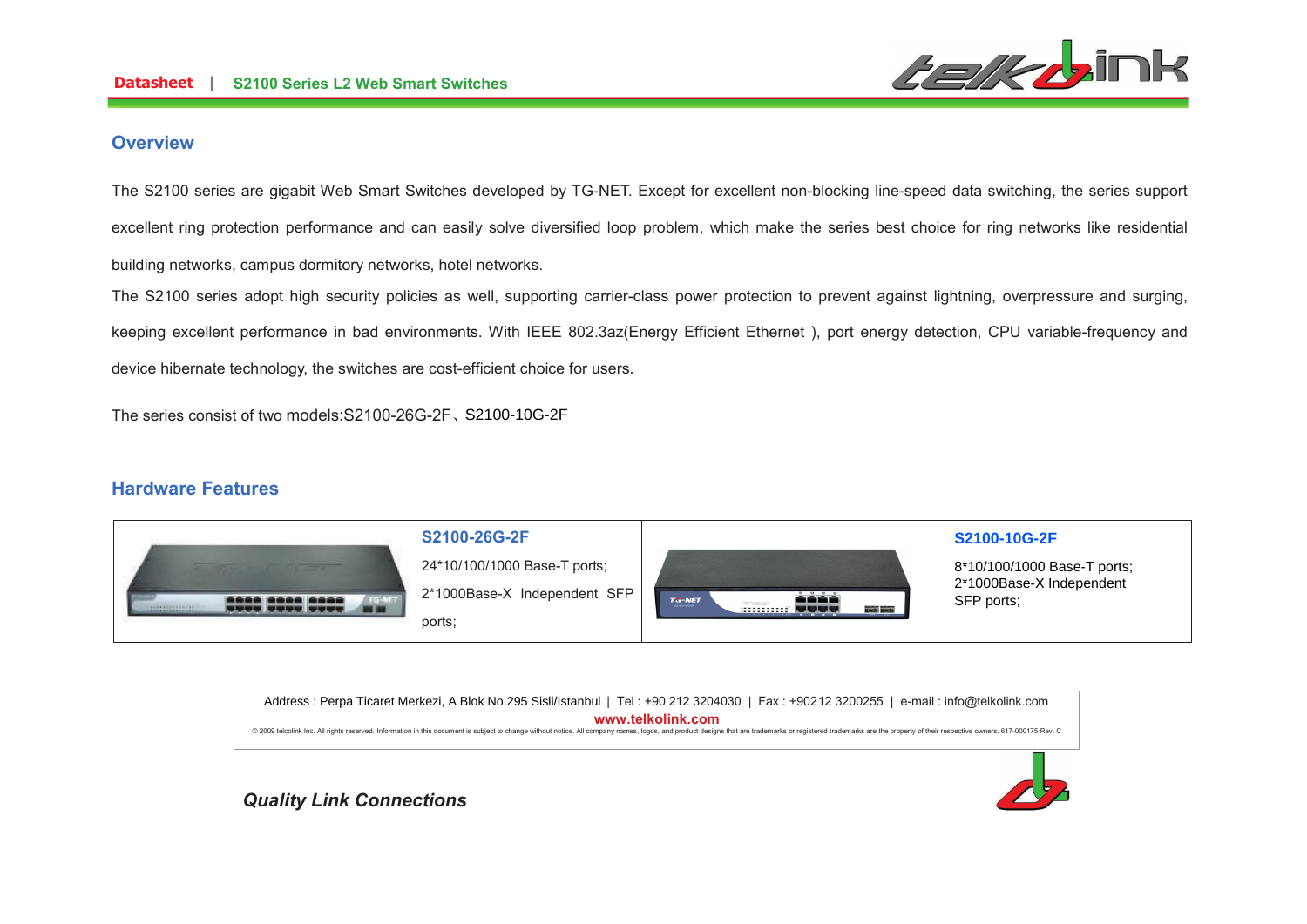

### **Characteristics**

#### n**High Speed and Efficiency Ring Protection**

**Real-time Monitoring:** Built-in configuration-free ring protection, can provide real-time monitoring and find the network rings without delay.

**Quick Alarm:** The built-in buzzer quickly alarm when a ring is found , to warn the network administrator of ring problems.

**Precise Localization:** The ring problem interface indicator will flash slowly and periodically to help the network administrator precisely localize the ring port without any delay.

**Intelligent Blocking**: The switch can automatically block ring port when detect a ring problem, which can efficiently avoid broadcast storm caused by ring problem and secure the normal network communication.

**Auto-recovery:** After the ring problem is removed, the network will recover automatically, the buzzer stop alarming and ring port back to normal work.

#### n**Non-blocking High Speed Forwarding**

Supports L2 level wire-speed port switching, which enables all ports to forward packets without blocking.

#### n**Convenient and Quick Management and Maintenance**

Adopts simple visual Web-based interface, which helps users to handle various functions easily and conveniently.

Supports resetting to factory defaults, make the maintenance more easily.

#### n**Carrier-class High-reliable Power Protection**

Adopts carrier-class switching power supply, which supports functions to prevent against lightning, overpressure

and surging. The device can work normally in bad natural wether and instable voltage environment, suitable for 100~265V voltage.

#### n**Innovative Energy Saving Design, the leader of low-carbon communication**

Address : Perpa Ticaret Merkezi, A Blok No.295 Sisli/Istanbul | Tel : +90 212 3204030 | Fax : +90212 3200255 | e-mail : info@telkolink.com  $www.telkolink.com$ @ 2009 telcolink Inc. All rights reserved. Information in this document is subiect to change without notice. All company names, logos, and product designs that are trademarks or registered trademarks are the property of th

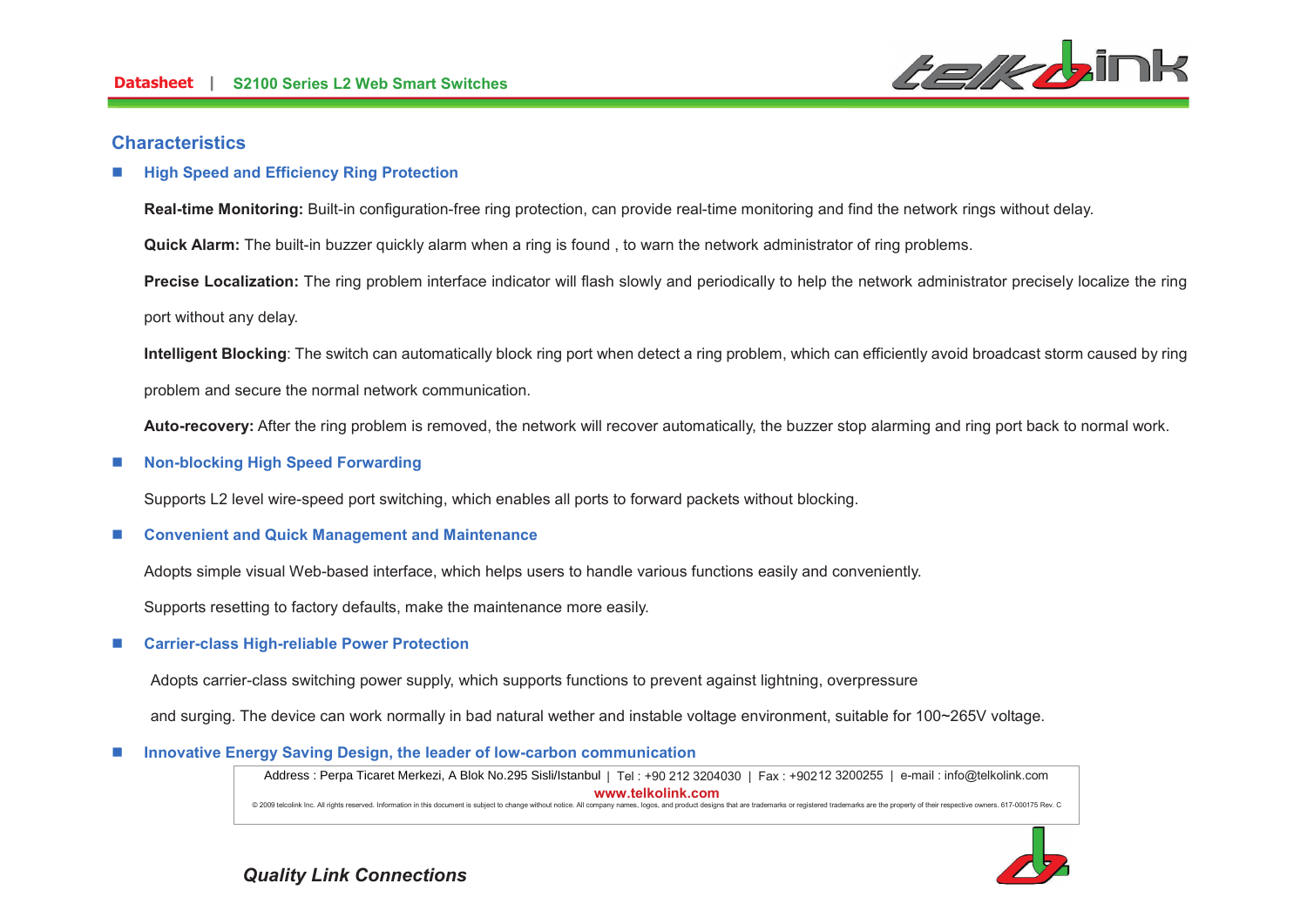

# **Product Specifications**

| Item                              | S2100-26G-2F                         | S2100-10G-2F                         |
|-----------------------------------|--------------------------------------|--------------------------------------|
| <b>Service Ports</b>              | 24*10/100/1000 Base-T ports          | 8*10/100/1000 Base-T ports           |
|                                   | 2* 1000 Base-X independent SFP ports | 2* 1000 Base-X independent SFP ports |
| <b>Switching Capacity</b>         | $\geq$ 52Gbps                        | 20Gbps                               |
| <b>Packet Forwarding Capacity</b> | 39Mpps                               | 15Mpps                               |
| <b>Operation Temperature</b>      | $-20 - 50^{\circ}$ C                 |                                      |
| <b>Storage Temperature</b>        | $-40 \times 70^{\circ}$ C            |                                      |
| <b>Operation Humidity</b>         | 10%~90%(non-condensing)              |                                      |
| <b>Storage Humidity</b>           | 5%~95%(non-condensing)               |                                      |
| <b>Dimensions</b>                 | 440 (L)×285(W)×44.5(H)mm             | 230(L)×148(W)44.5(H)mm               |
| Weight                            | $<$ 4 $Kg$                           | $<$ 2 $Kg$                           |
| Input Voltage(AC)                 | AC: 90~264V/50~60Hz                  |                                      |
| <b>Power Consumption</b>          | $30W$                                |                                      |

Supports IEEE 802.3az(Energy Efficient Ethernet ), port energy detection, CPU variable-frequency and device hibernate

technology, greatly reducing energy consumption and noise without compromising performance and stability.



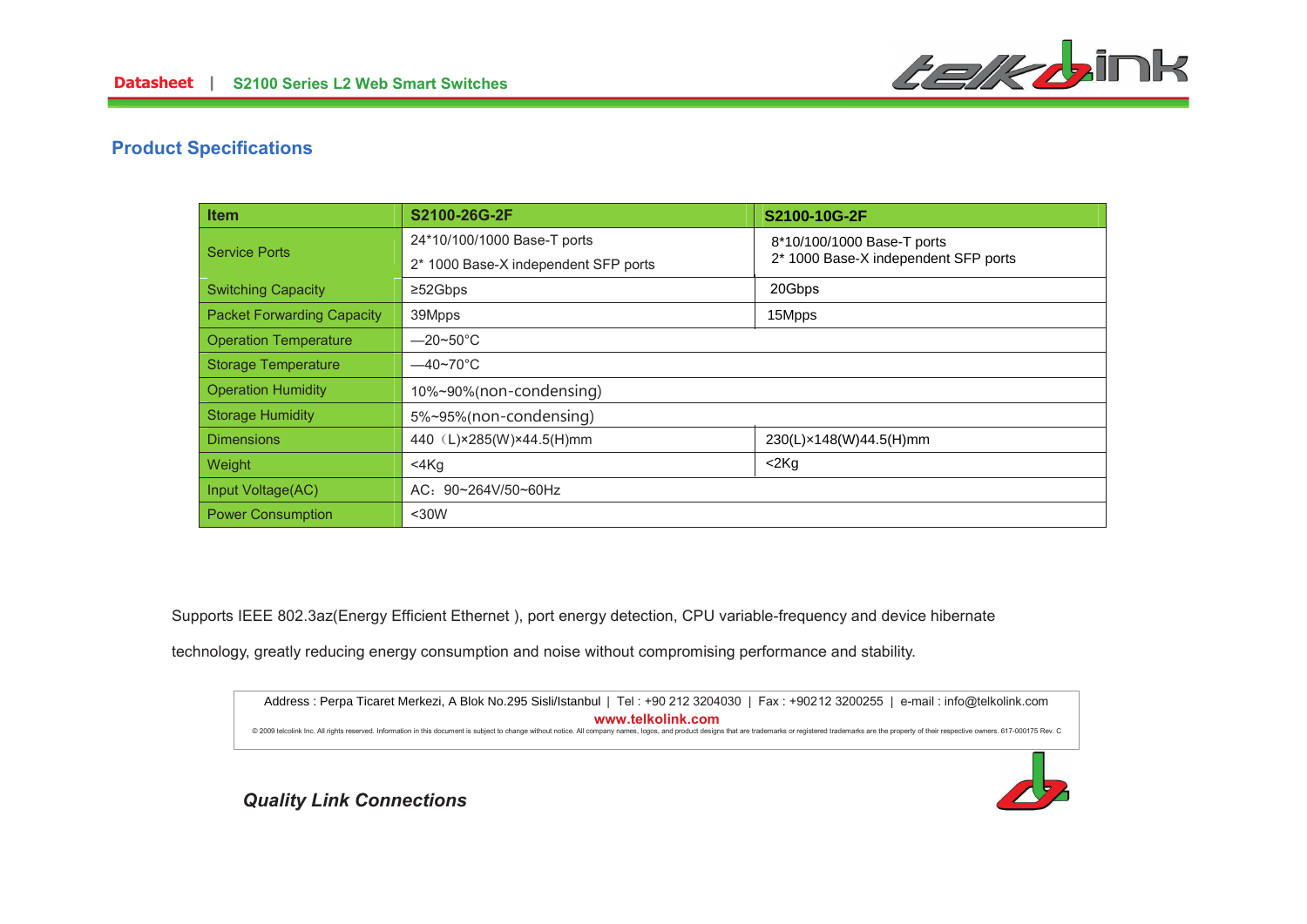

# **Service Features**

|                                | <b>Item</b>                                                                                                                                                                                                                                         | S2100-26G-2F                                                                                              | S2100-10G-2F |  |
|--------------------------------|-----------------------------------------------------------------------------------------------------------------------------------------------------------------------------------------------------------------------------------------------------|-----------------------------------------------------------------------------------------------------------|--------------|--|
| <b>Standards and Protocols</b> | IEEE 802.3u, 100BASE-TX                                                                                                                                                                                                                             |                                                                                                           |              |  |
|                                | IEEE 802.3ab, 1000 BASE-T                                                                                                                                                                                                                           |                                                                                                           |              |  |
|                                | IEEE 802.3z, 1000 BASE-X                                                                                                                                                                                                                            |                                                                                                           |              |  |
|                                | IEEE 802.3x, Full-Duplex Flow Control                                                                                                                                                                                                               |                                                                                                           |              |  |
|                                | IEEE 802.3az, EEE(Energy Efficient Ethernet)                                                                                                                                                                                                        |                                                                                                           |              |  |
|                                |                                                                                                                                                                                                                                                     | IEEE 802.1q, VLAN                                                                                         |              |  |
|                                | IEEE 802.1p, QoS/CoS                                                                                                                                                                                                                                |                                                                                                           |              |  |
|                                | <b>MAC</b> address                                                                                                                                                                                                                                  | 16K MAC addresses                                                                                         |              |  |
| <b>VLAN</b>                    | 4096 VLANs                                                                                                                                                                                                                                          |                                                                                                           |              |  |
|                                | Port-based VLANs                                                                                                                                                                                                                                    |                                                                                                           |              |  |
|                                | VLANs based on IEEE 802.1Q                                                                                                                                                                                                                          |                                                                                                           |              |  |
|                                | <b>Ring Protection</b>                                                                                                                                                                                                                              | Ring Protection, real-time detecting, quick alarm, precise localization, smart blocking and auto-recovery |              |  |
|                                | Port Isolation                                                                                                                                                                                                                                      | Isolation between downlink ports without influence the communication between downlink and uplink ports    |              |  |
|                                | <b>Traffic Control</b>                                                                                                                                                                                                                              | Back-pressure traffic control for Half-Duplex mode                                                        |              |  |
|                                | IEEE 802.3x traffic control for Full-Duplex mode                                                                                                                                                                                                    |                                                                                                           |              |  |
|                                | <b>Flow Rate Limitation</b>                                                                                                                                                                                                                         | Port-based ingress or egress rate limiting                                                                |              |  |
|                                | Jumbo Frame                                                                                                                                                                                                                                         | Maximum 9216Byte                                                                                          |              |  |
|                                | <b>Storm Suppression</b>                                                                                                                                                                                                                            | Suppression of broadcast storm based on forwarding rate                                                   |              |  |
|                                |                                                                                                                                                                                                                                                     | SP (Strict Priority)                                                                                      |              |  |
|                                |                                                                                                                                                                                                                                                     | WFQ (Weighted Fair Queuing)                                                                               |              |  |
| QOS                            |                                                                                                                                                                                                                                                     | WRR (Weighted Round Robin)                                                                                |              |  |
|                                |                                                                                                                                                                                                                                                     | 802.1p (Port Queuing Priority)                                                                            |              |  |
|                                |                                                                                                                                                                                                                                                     | Differentiated Service Code Point(DSCP Priority)                                                          |              |  |
|                                | Configuration and<br>Uploading or downloading of the configuration data                                                                                                                                                                             |                                                                                                           |              |  |
|                                | Address : Perpa Ticaret Merkezi, A Blok No.295 Sisli/Istanbul   Tel : +90 212 3204030   Fax : +90212 3200255   e-mail : info@telkolink.com                                                                                                          |                                                                                                           |              |  |
|                                | www.telkolink.com<br>@ 2009 telcolink Inc. All rights reserved. Information in this document is subject to change without notice. All company names, logos, and product designs that are trademarks or registered trademarks are the property of th |                                                                                                           |              |  |